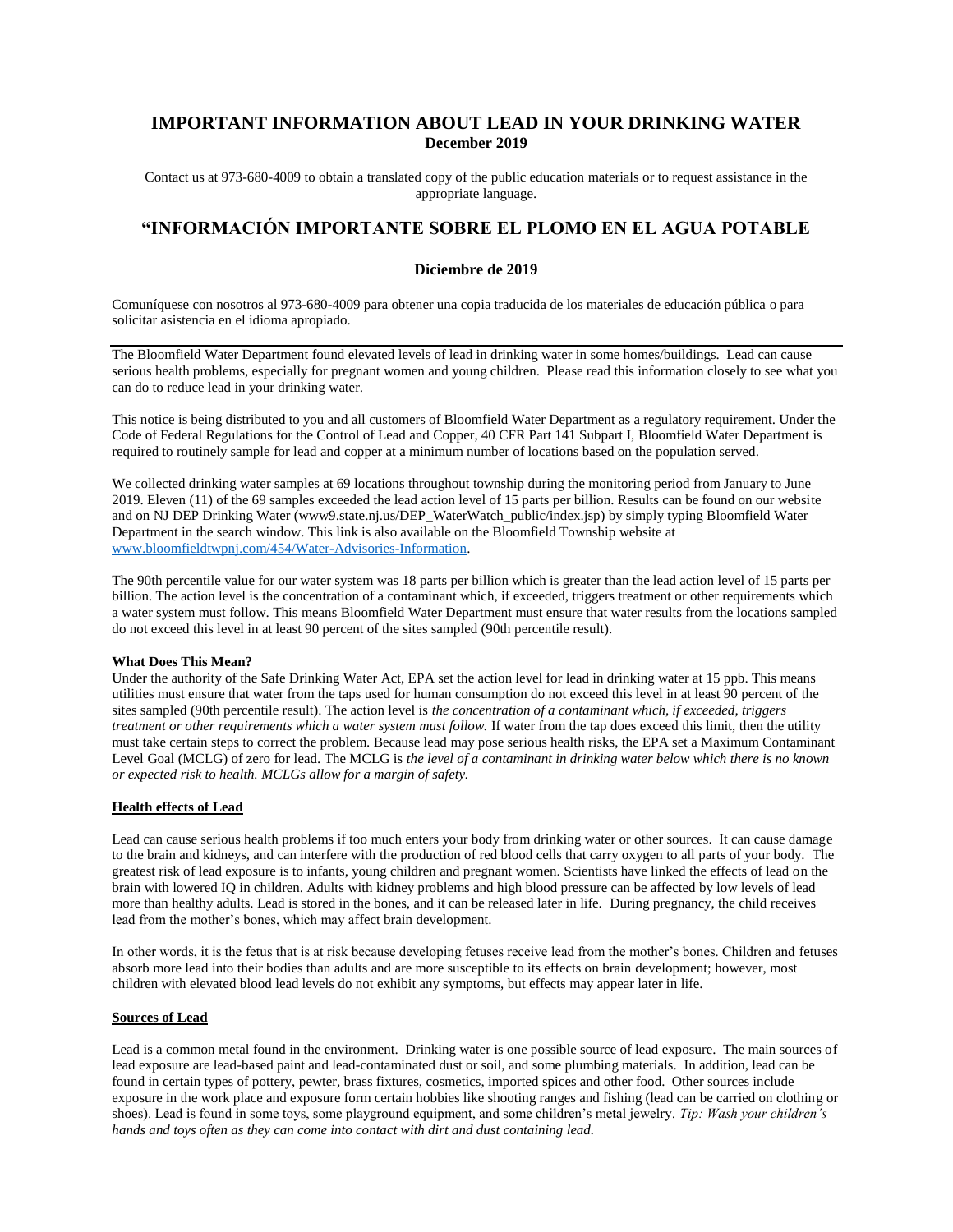Lead is unusual among drinking water contaminants in that it seldom occurs naturally in water supplies like rivers and lakes. Lead enters drinking water primarily as a result of the corrosion, or wearing away, of materials containing lead in the water distribution system and household plumbing. These materials include lead-based solder used to join copper pipe, brass and chrome-brass faucets, and in some cases, pipes made of or lined with lead.

When water remains in contact with lead pipes or plumbing materials containing lead over time, the lead may dissolve into your drinking water. **This means the first water drawn from the tap in the morning, or later in the afternoon if the water has not been used all day, may contain elevated levels of lead.**

- Homes and buildings in New Jersey built before 1988 are more likely to have lead pipes and/or lead solder.
- Service lines, which may also contain lead, are the individual pipes that run from the water main in the street to a home or building and consist of two portions. The first portion is the section of the service line from the water main to the curb stop and the second portion is the section from the curb stop to the home. Ownership of the service line varies by water system, but for Bloomfield Water Department the service line is owned partially by the water system and property owner.

New brass faucets, fittings, and valves, including those advertised as "lead-free", may contribute lead to drinking water. The law currently allows end-use brass fixtures, such as faucets, with up to 0.25 percent lead to be labeled as "lead free". However, prior to January 4, 2014, "lead free" allowed up to 8 percent lead content of the wetted surfaces of plumbing products including those labeled National Sanitation Foundation (NSF) certified. Consumers should be aware of this when choosing fixtures and take appropriate precautions.

EPA estimates that up to 20 percent of a person's potential exposure to lead may come from drinking water. Infants who consume mostly formula mixed with lead-containing water can receive 40 to 60 percent of their exposure to lead from drinking water.

## **Steps you can take to reduce exposure to lead in drinking water**

## **1. Determine if you have lead service line or interior lead plumbing or solder.**

Property owners are encouraged to check their portion of the service lines for lead and we are asking you to contact us at 973- 680-4009 if a lead service line is identified so we can update our records. If your home/building was constructed prior to 1988, it is also important to determine if interior lead solder or lead pipes are present. You can check yourself, hire a licensed plumber, or check with your landlord.

**2. Replace plumbing fixtures and service lines containing lead.** If there is a lead service line, replace it in full, from main to home. Contact 973-680-4009 or e-mail at engineering@bloomfieldtwpnj.com to learn more about replacing the lead service line on your property. The Bloomfield Water Department or a designated utility contractor, will replace lead service lines at no cost to the resident if they are discovered during routine construction or whenever a lead sample is returned with a level above fifteen parts per billion. If the line from the house to the curb is discovered to be lead, the township will also replace it at no cost to the resident.

Replace brass faucets, fittings, and valves that do not meet the current definition of "lead free." The current definition went into effect January 4, 2014; therefore, any "lead free" plumbing materials purchased and/or installed prior to that date should be discarded or replaced. Visit the NSF website at www.nsf.org to learn more about lead-containing plumbing fixtures.

**3. Run the cold water to flush out lead.** Let the water run from the tap before using it for drinking or cooking any time the water in a faucet has gone unused for more than six hours. The longer the water resides in plumbing the more lead it may contain. Flushing the tap means running the cold-water faucet for about 15-30 seconds. Although toilet flushing or showering flushes water through a portion of the plumbing system, you still need to flush the water in each faucet before using it for drinking or cooking. Flushing tap water is a simple and inexpensive measure you can take to protect your health. It usually uses less than one gallon of water**. For those with lead service lines or until you determine if you are served by one, let the water run from the tap longer based on the length of the lead service line and the plumbing configuration in your home. In other words, the larger the home or building and the greater the distance to the water main (in the street), the more water it will take to flush properly.**

**4. Use cold water for cooking and preparing baby formula**. Because lead from lead-containing plumbing materials and pipes can dissolve into hot water more easily than cold water, never drink, cook, or prepare beverages including baby formula using hot water from the tap. If you have not had your water sampled or if you know or suspect you have a lead service line it is recommended that bottled or filtered water be used for drinking and preparing baby formula. If you need hot water, draw water from the cold tap and then heat it.

**5**. **Do not boil water to remove lead**. Boiling water will not reduce lead.

**6. Look for alternative sources or treatment of water**. If there is confirmed or suspected lead-containing materials, such as lead service lines and/or interior lead plumbing or lead solder, in your home or building, you may consider purchasing bottled